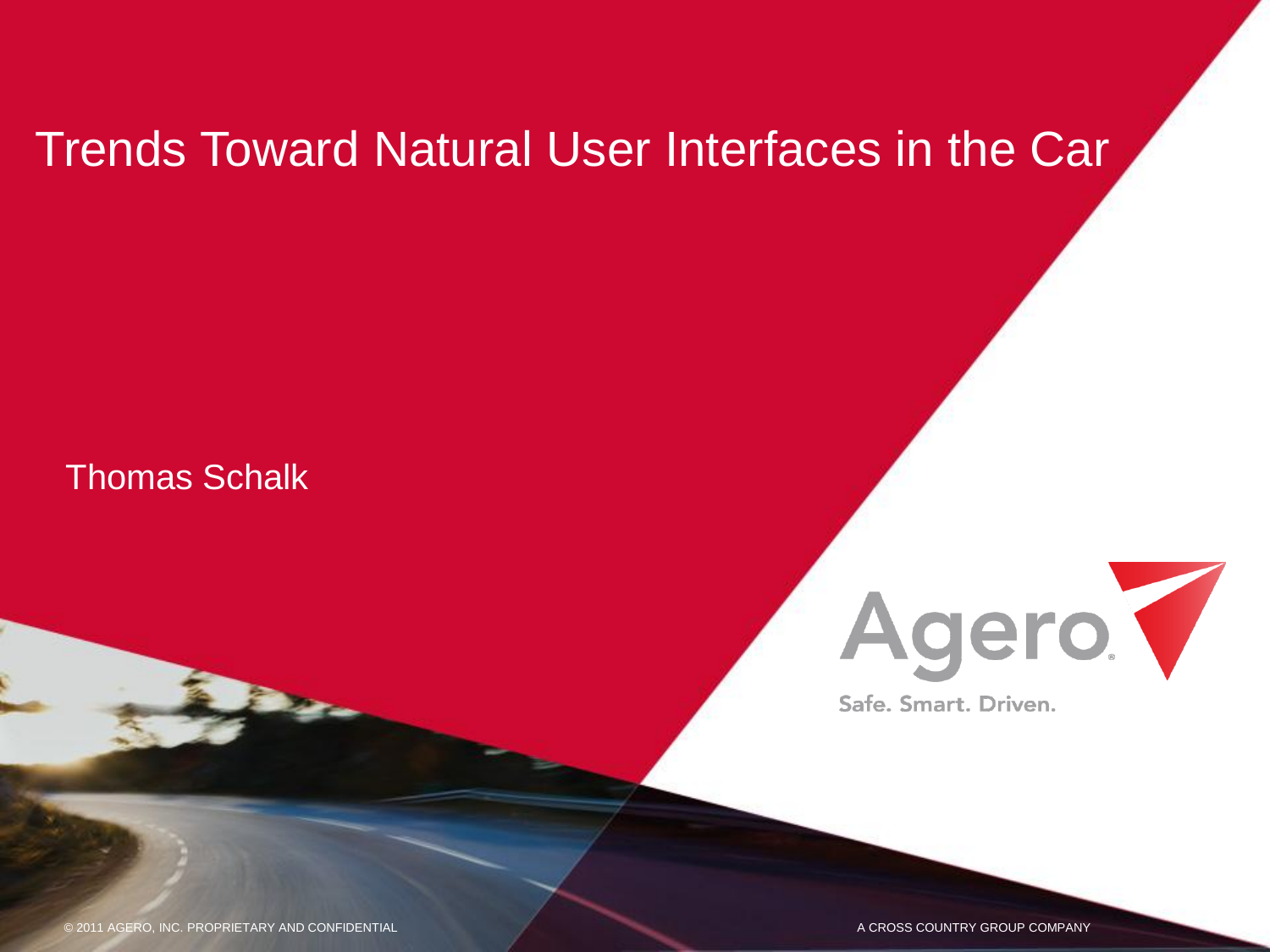#### Agenda



- **> Multimodality in the car**
- User satisfaction data for speech UI in the car
- > Driver distraction study on speech and visual UI
- **>** Why is the speech button so difficult to the user?
- Guidelines for multimodal UI design

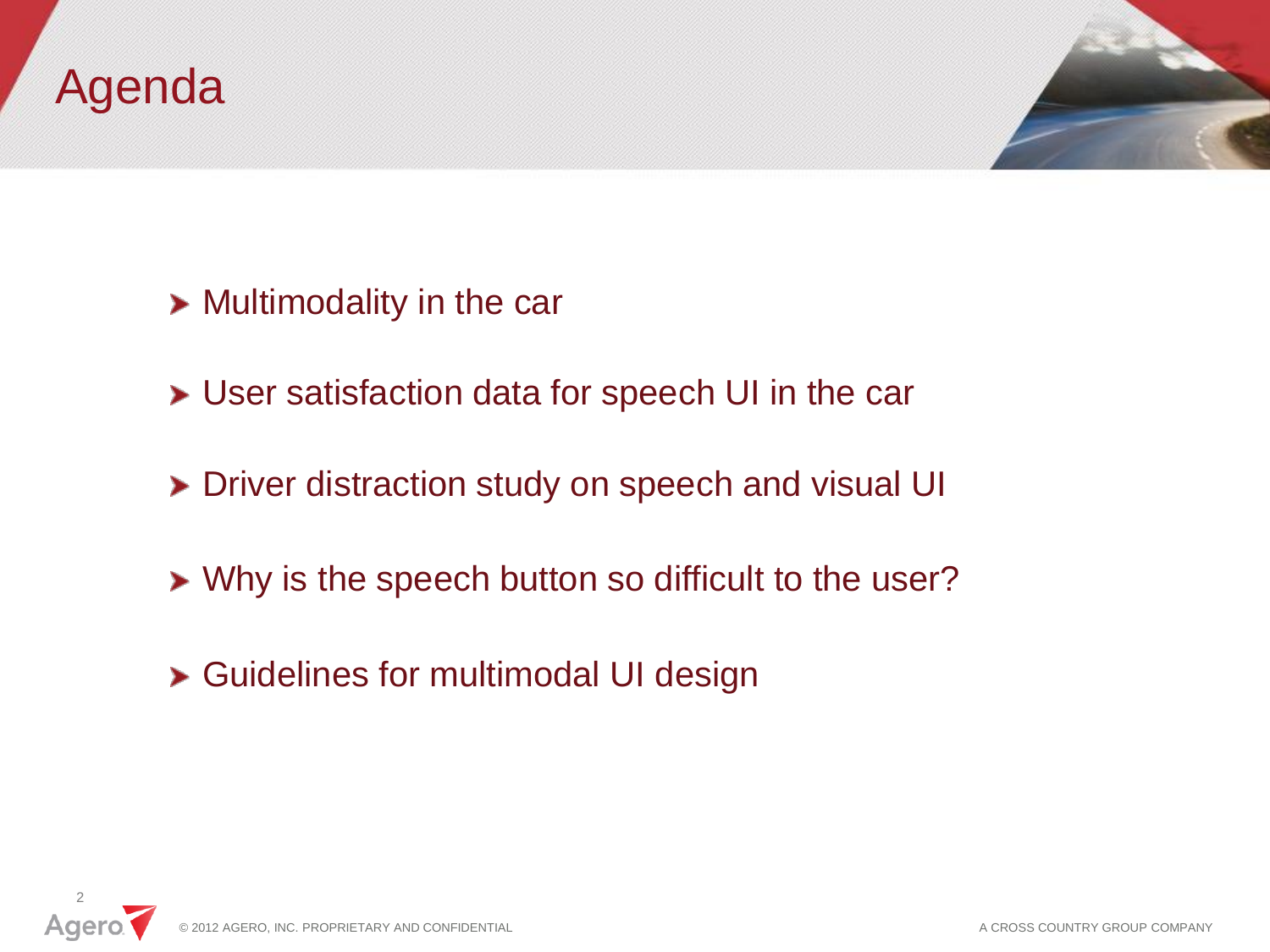# Human Modalities for User Interfaces



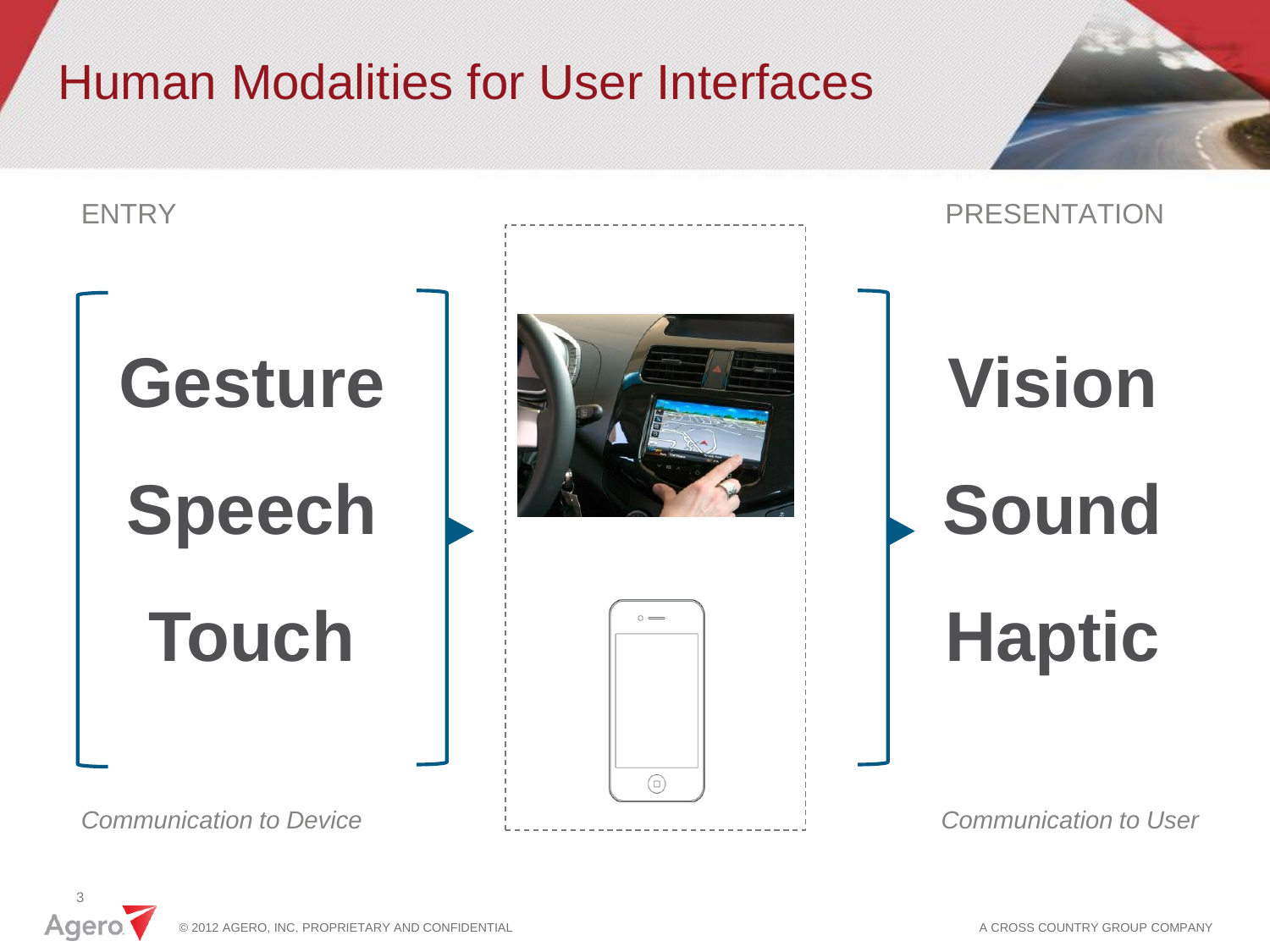# Speech in the Car: Are Users Satisfied?



#### **2012 U.S. Navigation Usage And Satisfaction Study**

-- J.D. Power and Associates (Press Release 1/11/13)

#### **>** Satisfaction study clearly shows that drivers want speech

- 67% of the users without speech want it
- 80% of the users with speech want it again

#### **>** Speech scored the lowest satisfaction score in the study

- Significantly worse than second lowest score

#### **>** Speech was reported to be difficult to use

- Third most frequently reported problem in the study
- Recognition accuracy has been an issue in the car for years

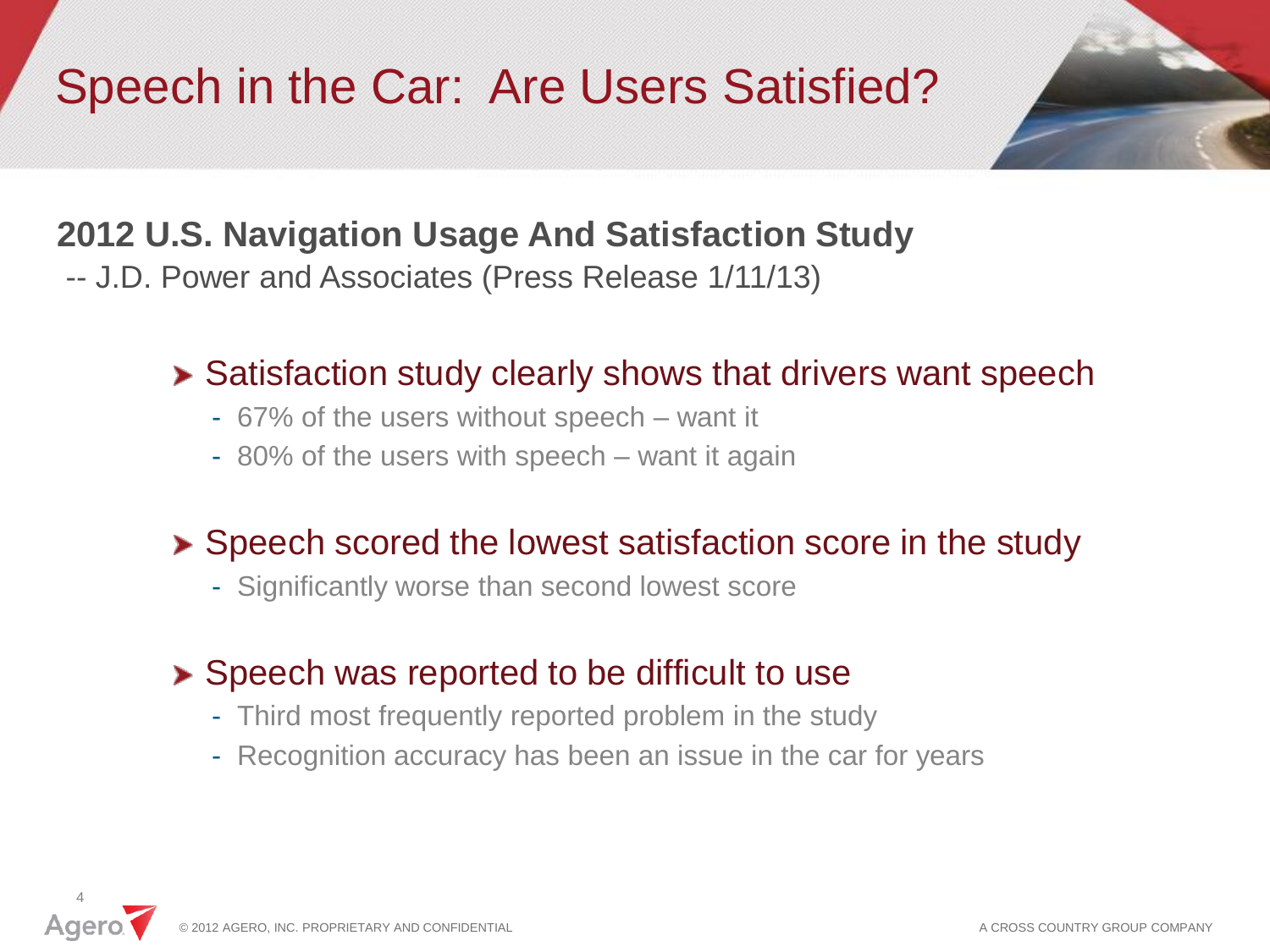# Icons: Discovery and Task Selection



#### **>** Drivers are accustomed to touchscreen input

- Mobile device usage continues to grow
- Consumers expect touchscreen in luxury vehicles
- Mass market vehicles are adopting touchscreen

#### **It can be safe to manage results with a visual / manual HMI**

- Glancing is quick and is interruptible
- Selecting with touch is practical and quick (limited choices)
- Information is best perceived through vision, not speech

#### **> Supported by driver distraction data**

- Across all ages, touch to select from a short list was shown to be safe
- Audio-only interfaces exhibit high task completion times
- It takes time to play the items to choose from

© 2012 AGERO, INC. PROPRIETARY AND CONFIDENTIAL A CROSS COUNTRY GROUP COMPANY 5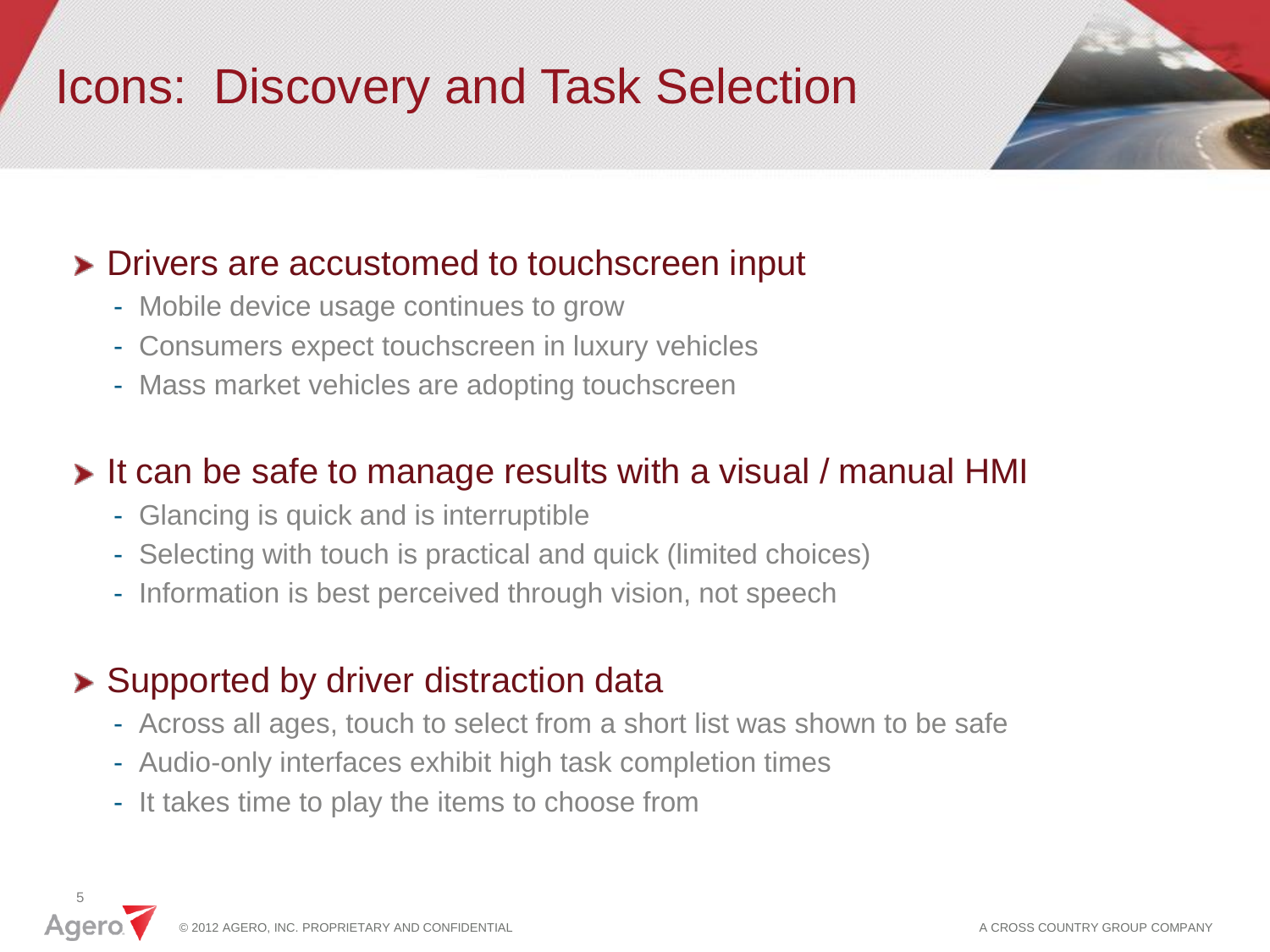# Driver Distraction Variables of Interest



#### Task Duration

- Critical metric while driving

#### Task Accuracy

- Success rate at completing tasks

#### Speed Measures

- Mean Speed (mph)
- Speed Variance (mph)

#### Steering Measures

- Steering Variance (degrees)
- # of Lane Deviations (count)
- Time out of lane (seconds)

#### Eye Glances

- Glance Durations (seconds)
- Eyes Off Road Time (percentage)

#### Peripheral Event Detection

- %Detected/%Missed
- Latency to Detect

#### Workload Ratings

- Mental Demand
- Frustration Level
- Situational Awareness

#### Post Drive Questionnaire

- Overall Acceptability

Agero. © 2012 AGERO, INC. PROPRIETARY AND CONFIDENTIAL A CROSS COUNTRY GROUP COMPANY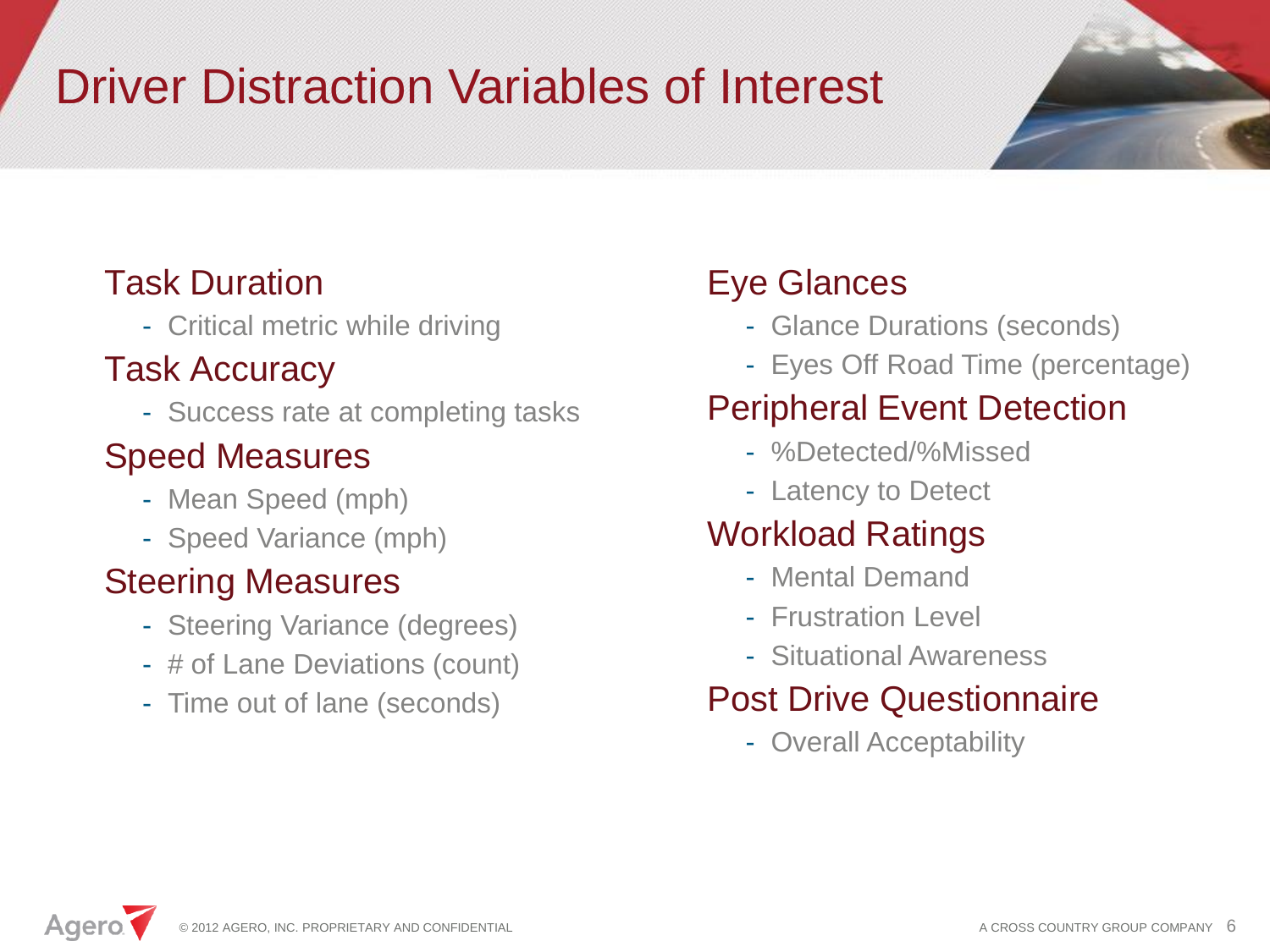# Overview of VTTI Visual Speech Study

## 24 Participants

- Ages 18-30 (n=12) Ages 65-75 (n=12)

## 3 User Interfaces

- Visual & Manual, Speech Only, Speech & Visual

# Destination Entry Tasks

- Address, POI, Category

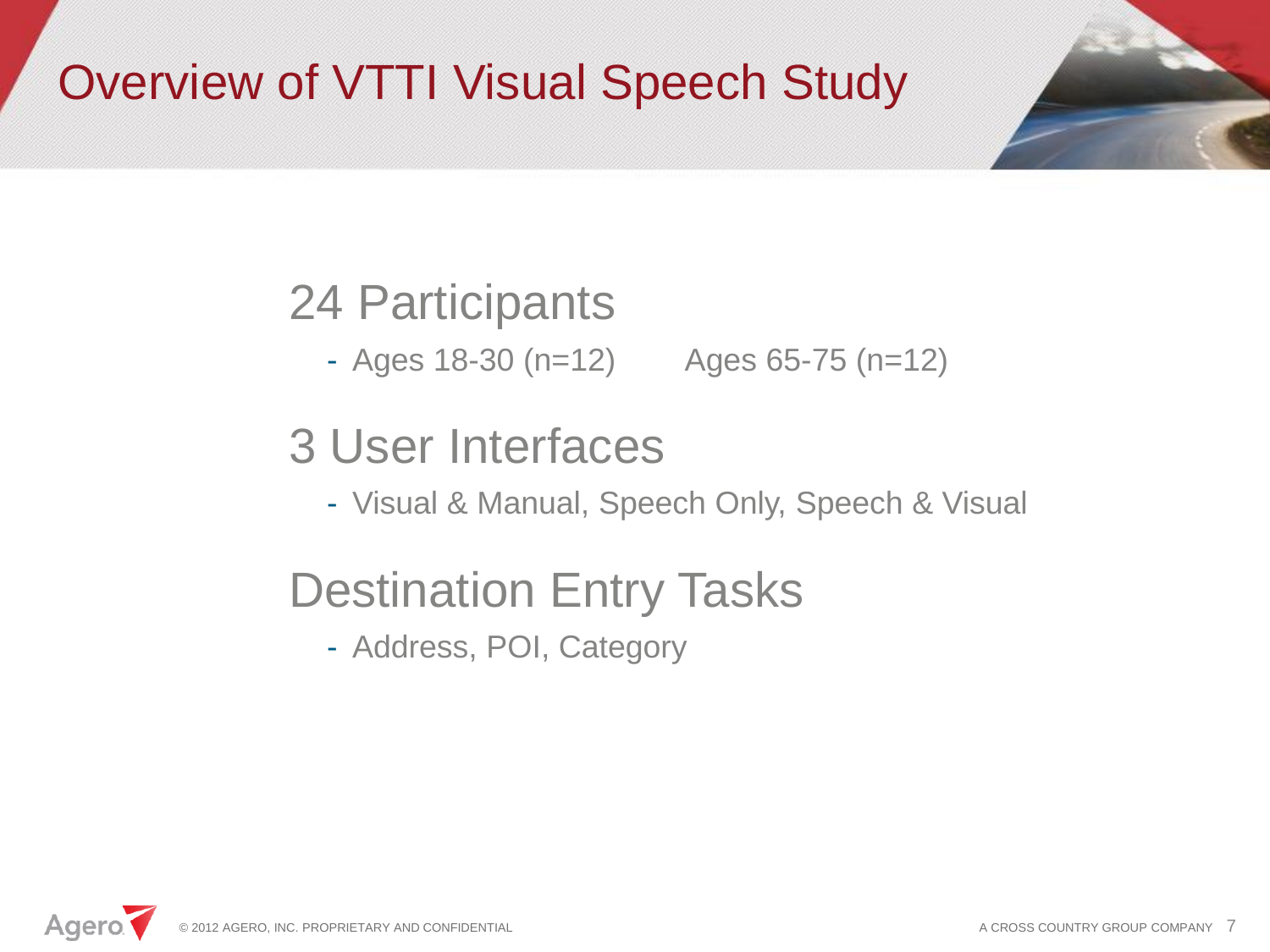## Test Vehicle Center Stack Layout



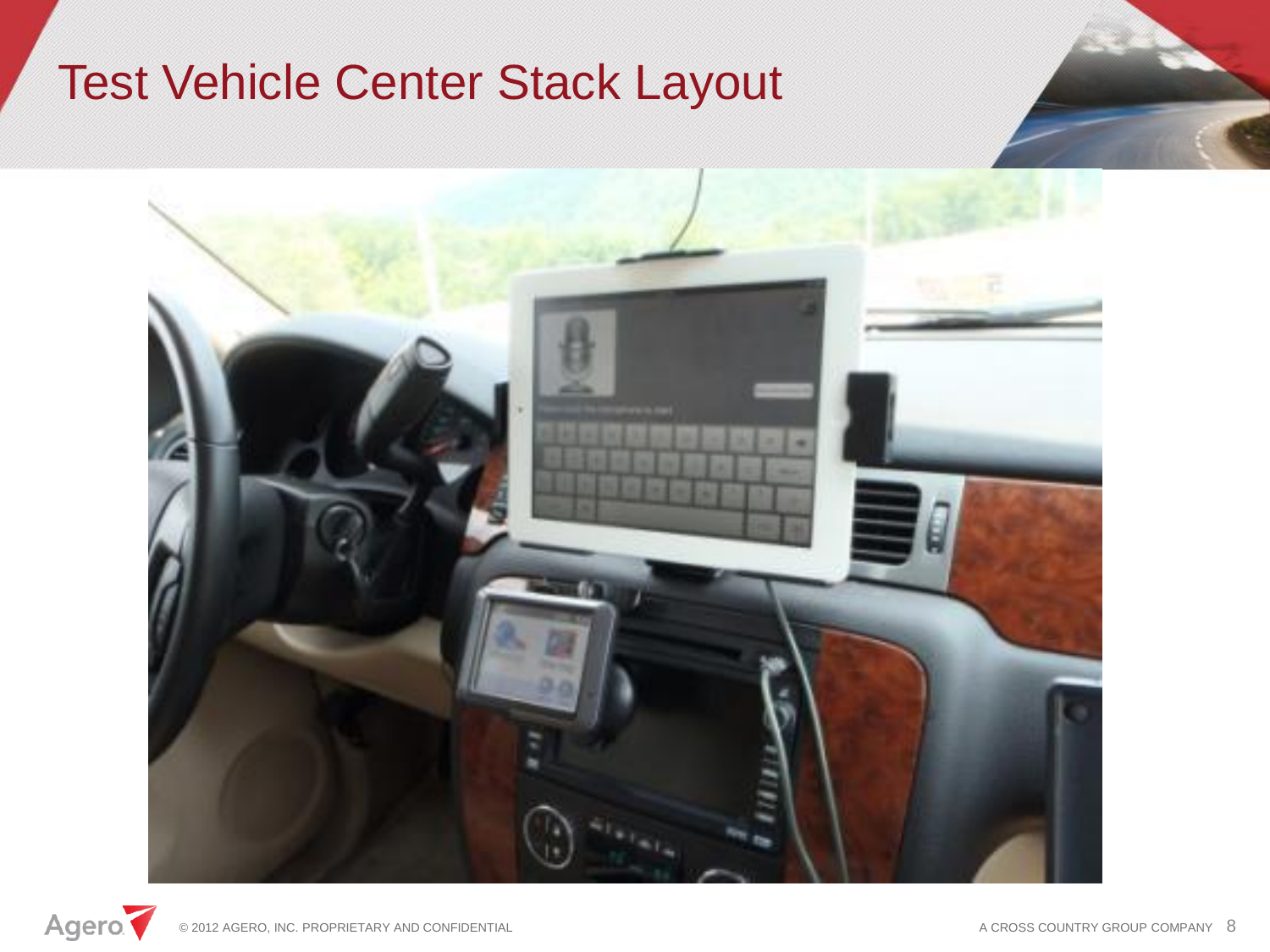

# **TASK DURATIONS**

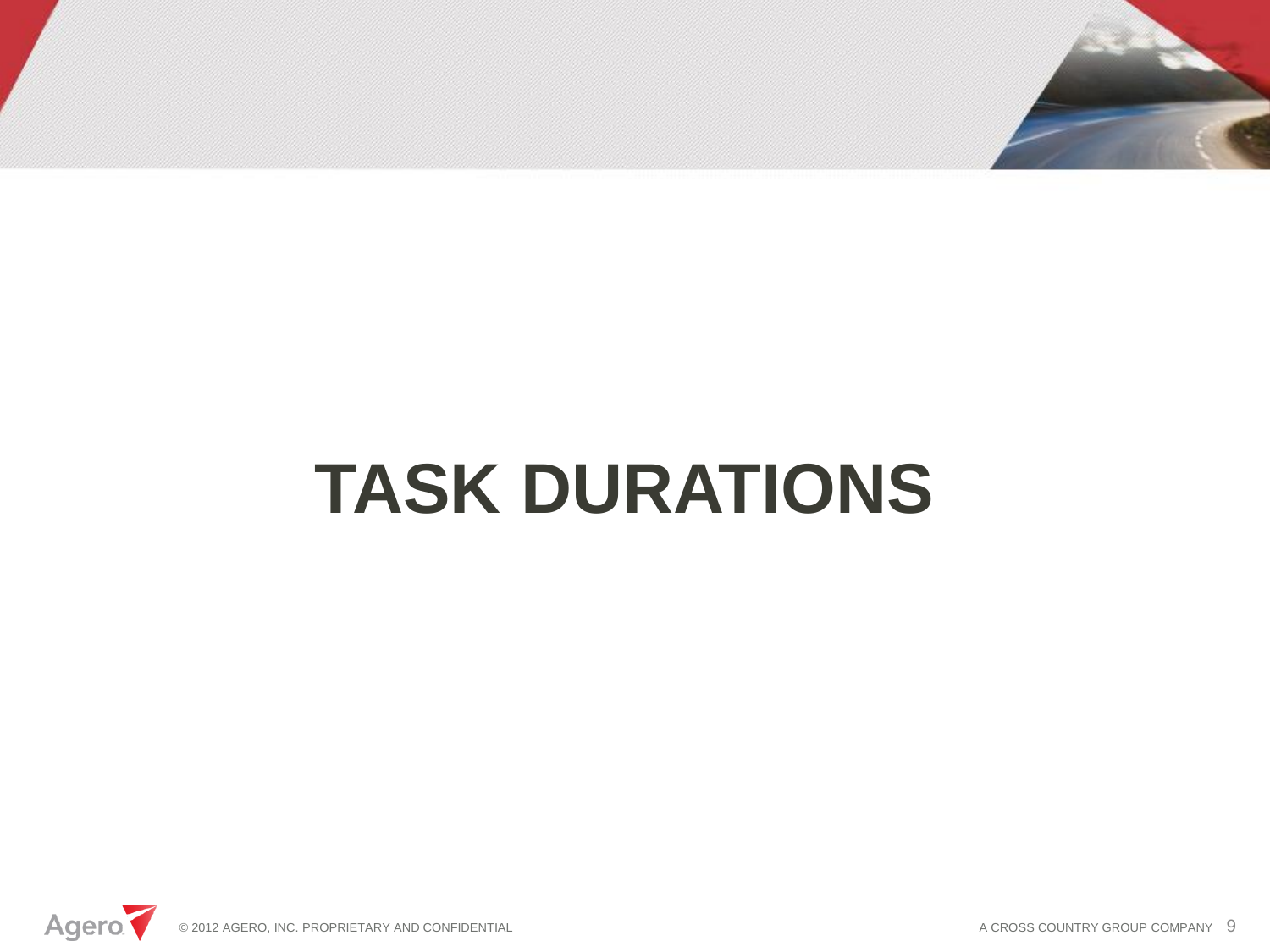# Task Duration Comparison



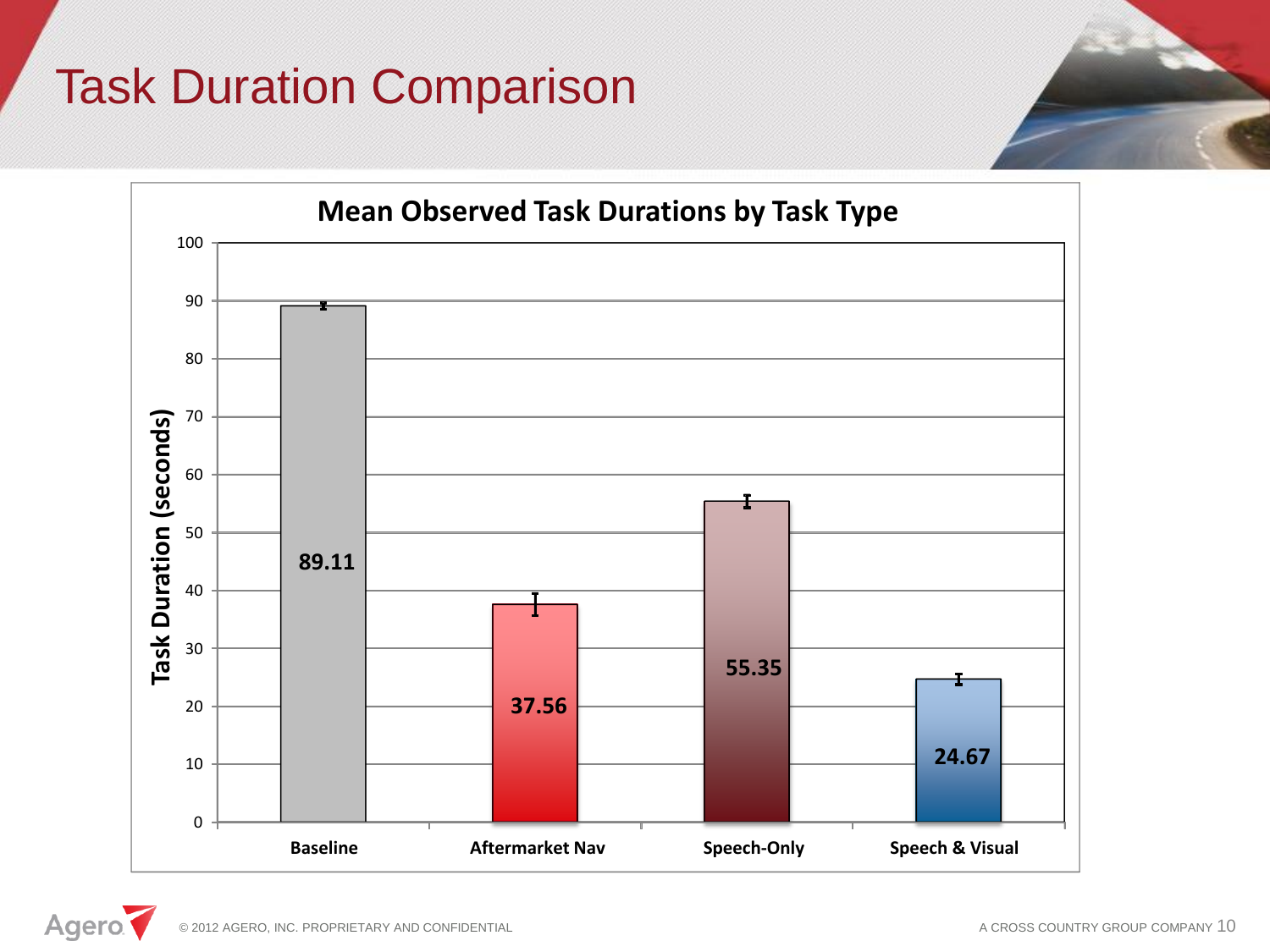

# **SPEED VARIANCE**



A CROSS COUNTRY GROUP COMPANY 11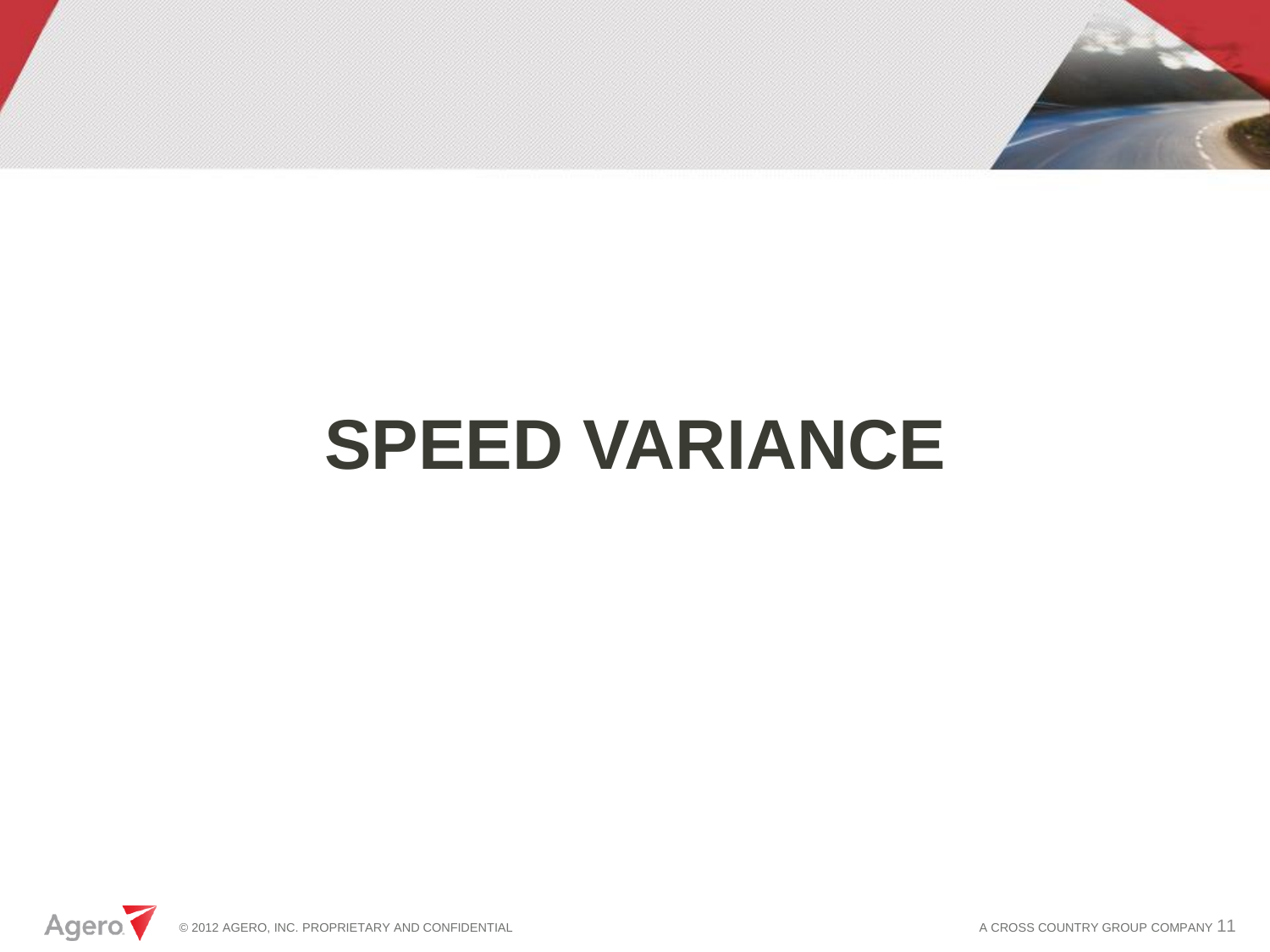#### Speed Variance



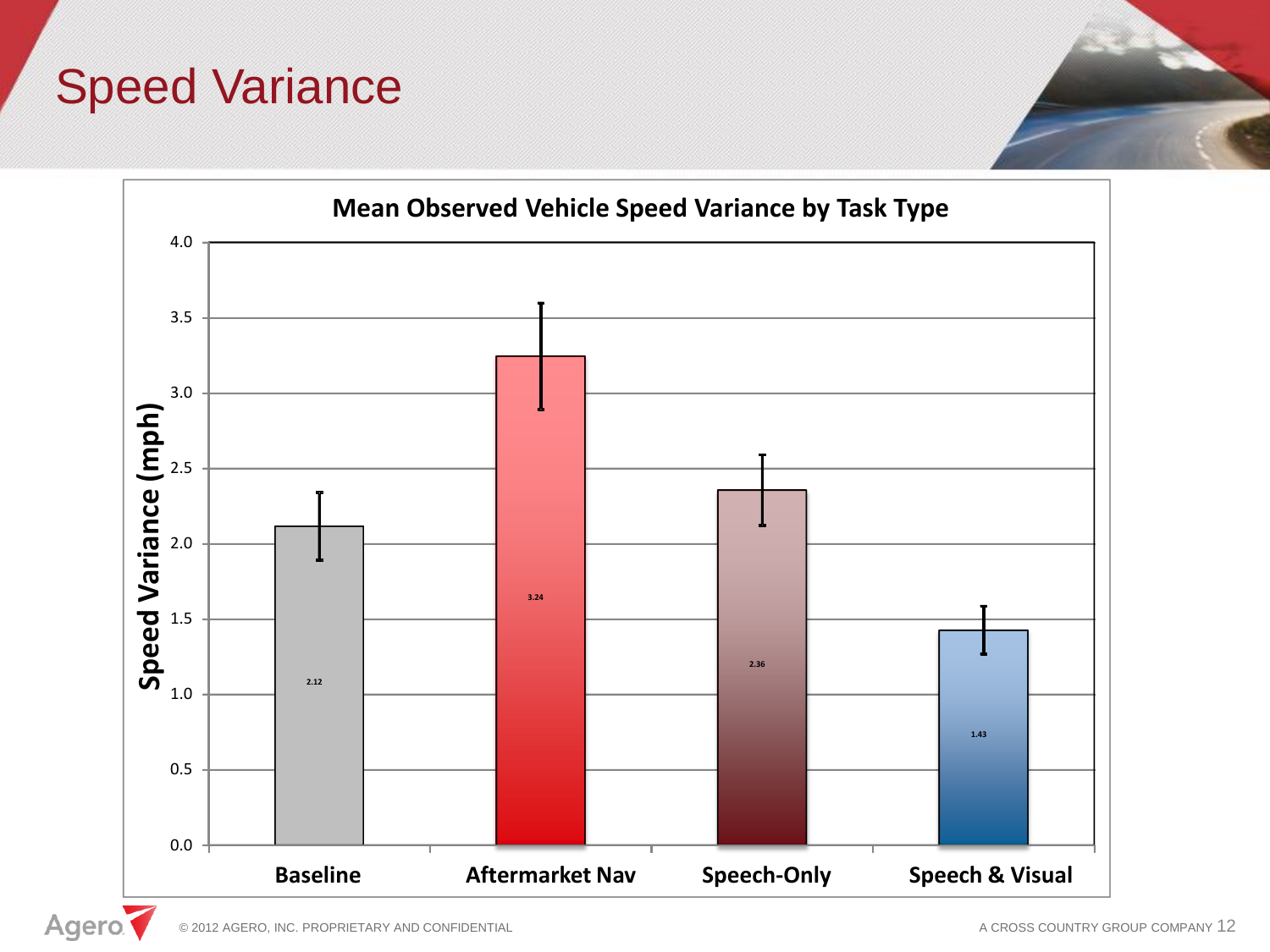

# **STEERING VARIANCE**



A CROSS COUNTRY GROUP COMPANY 13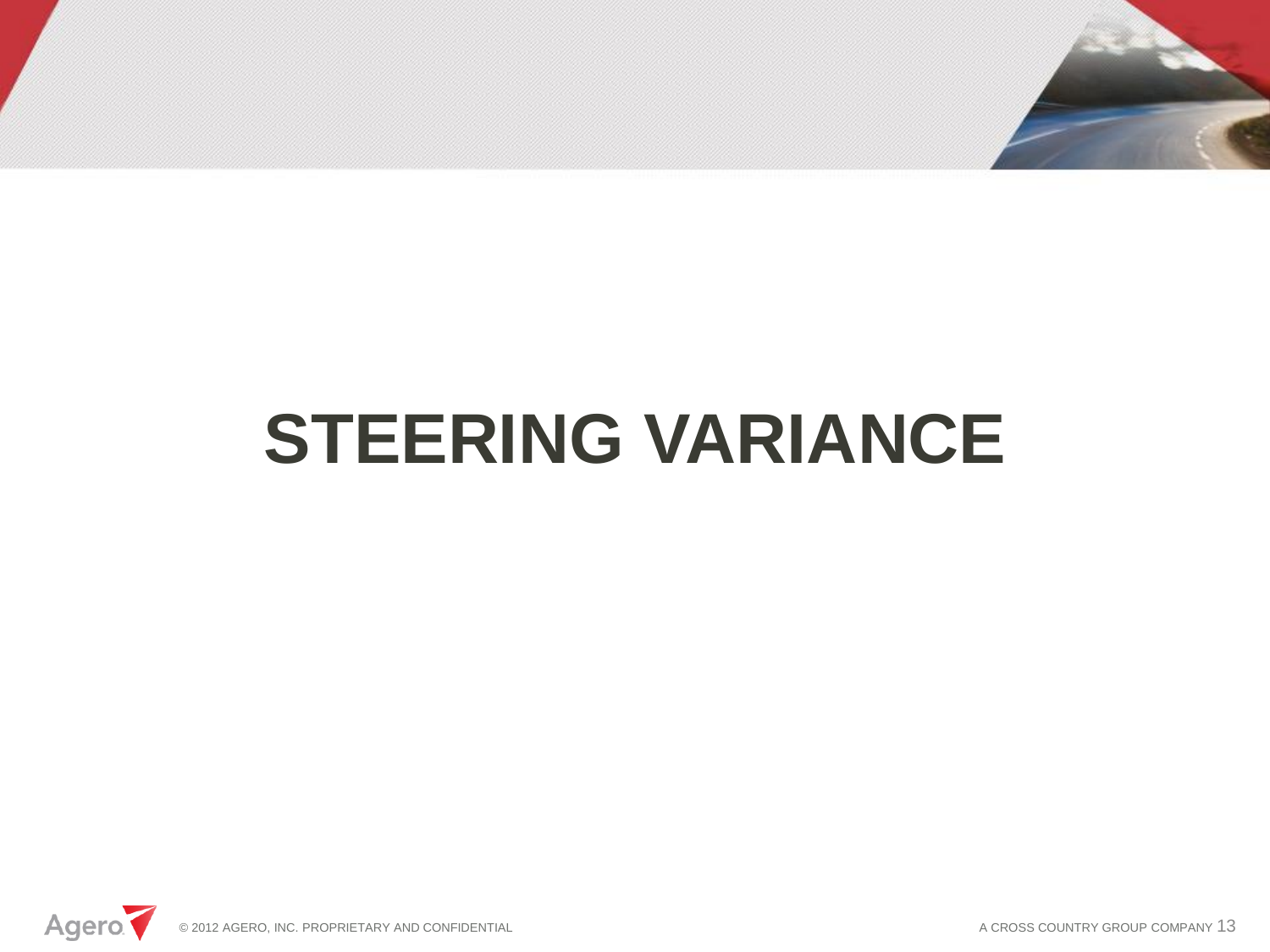## **Steering Variance**

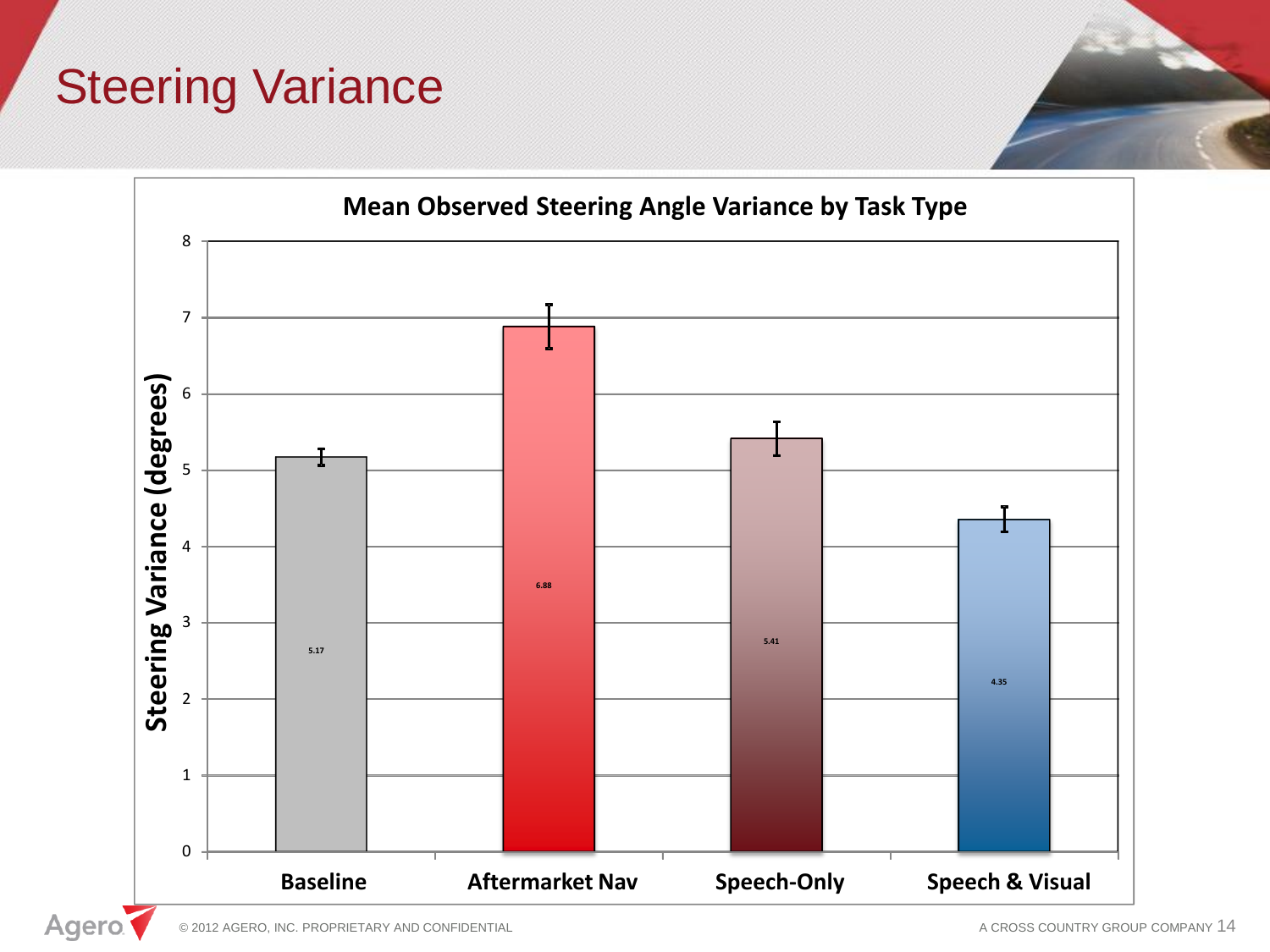

# **LANE DEVIATION ANALYSIS**



A CROSS COUNTRY GROUP COMPANY 15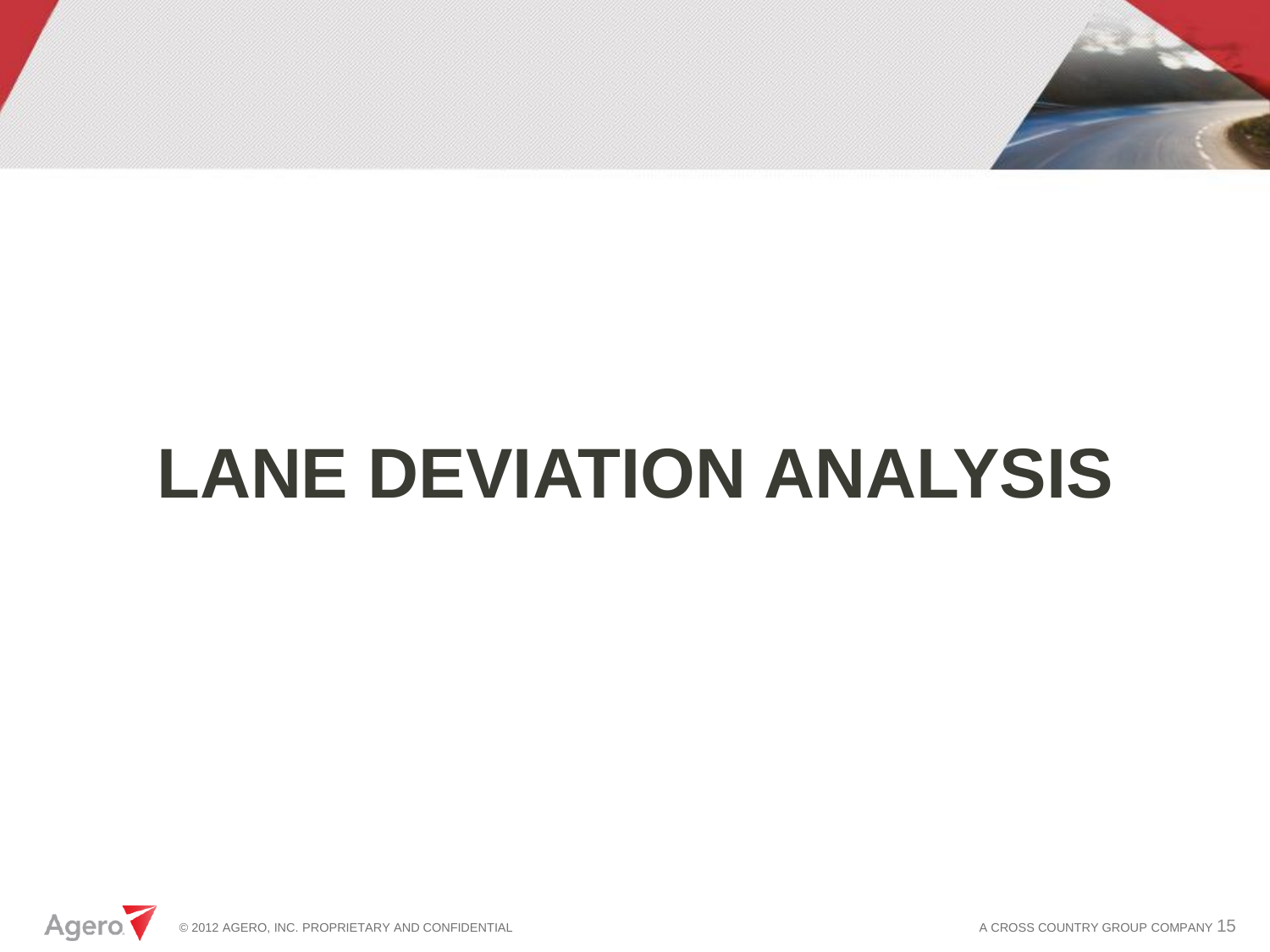## Lane Deviations by Age

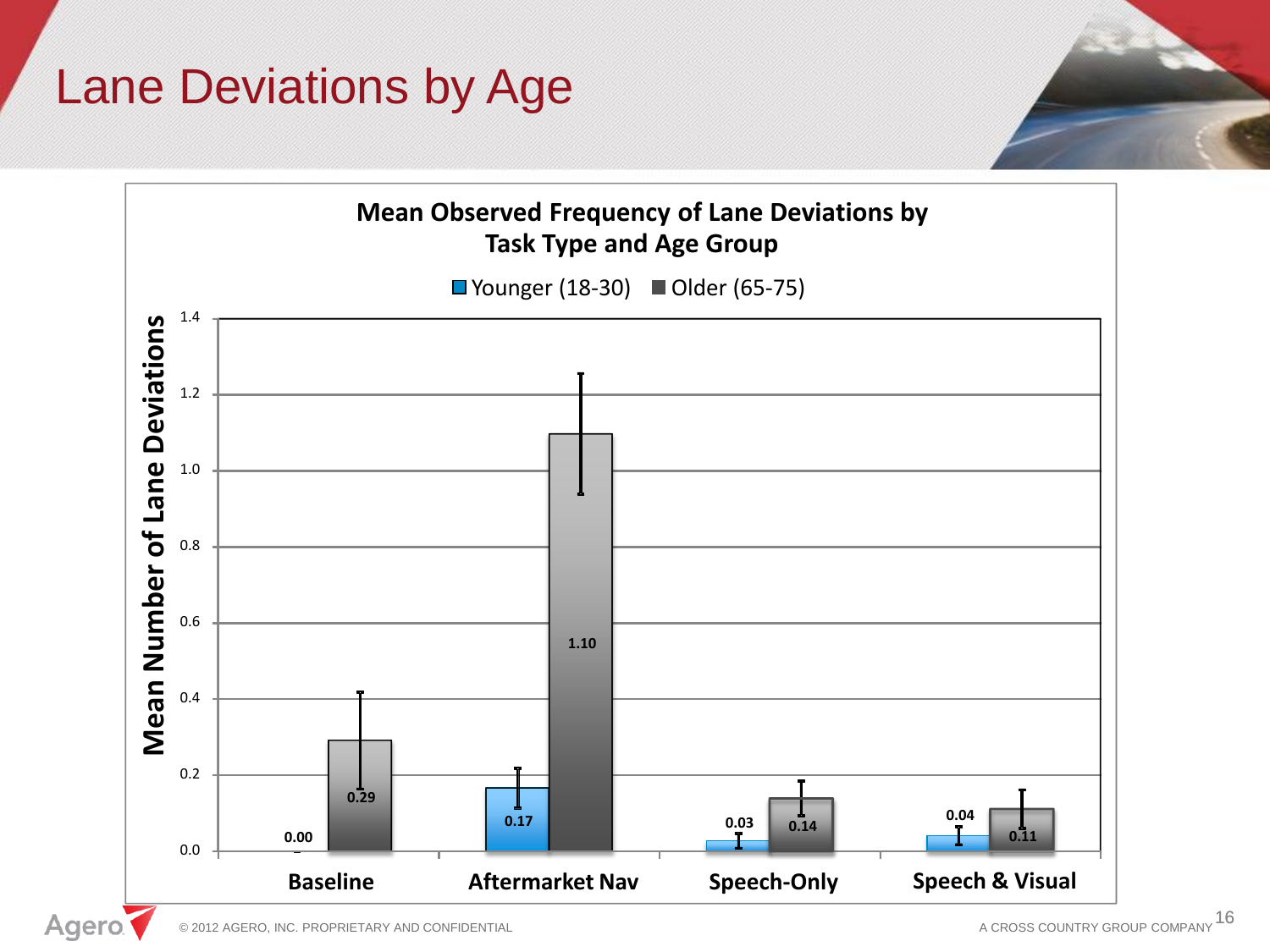

# **EYE GLANCE ANALYSIS**

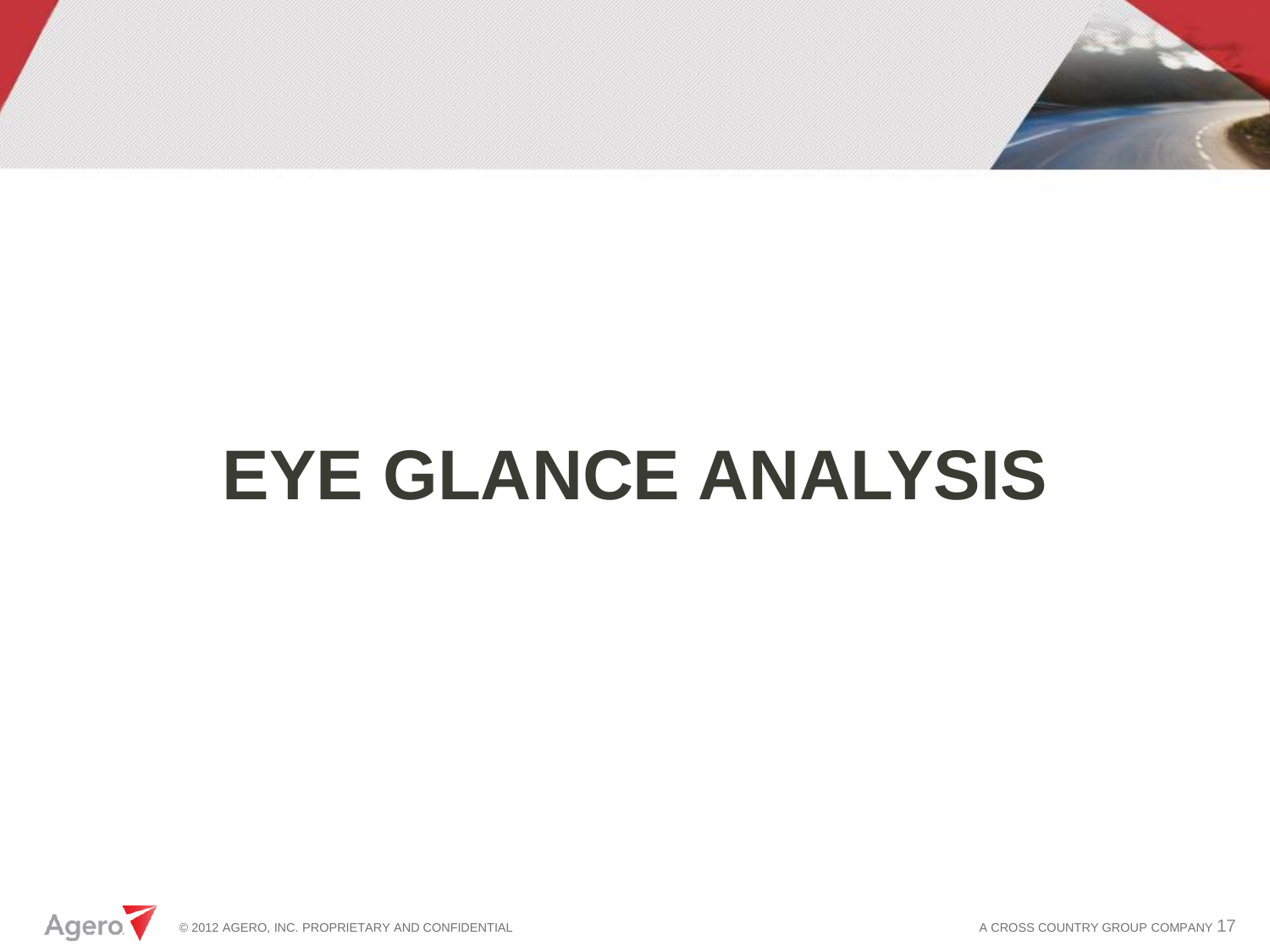#### Eye Glance Data



Agero.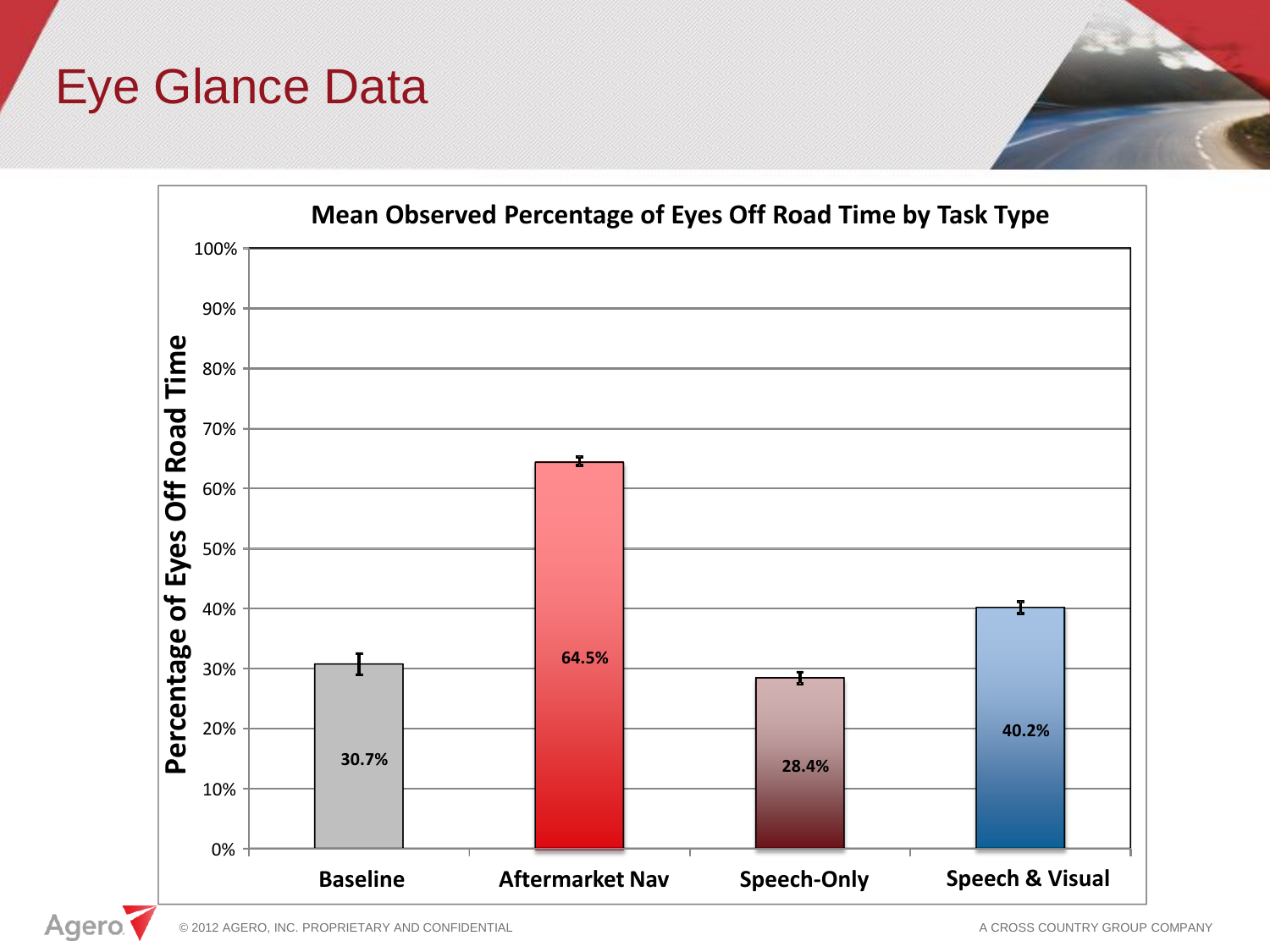

# **WORKLOAD RATINGS**



A CROSS COUNTRY GROUP COMPANY 19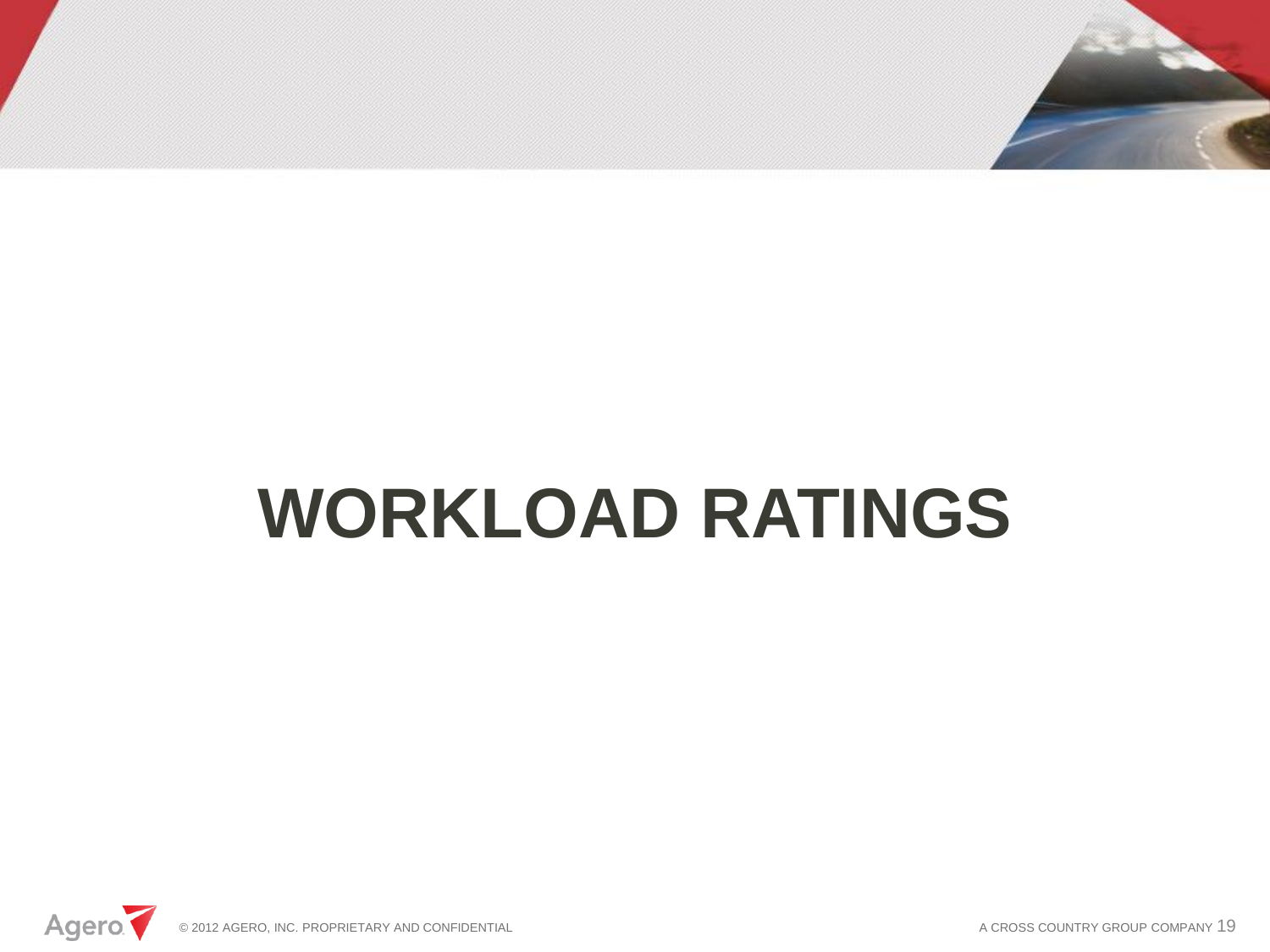## Workload Measurement: Mental Demand

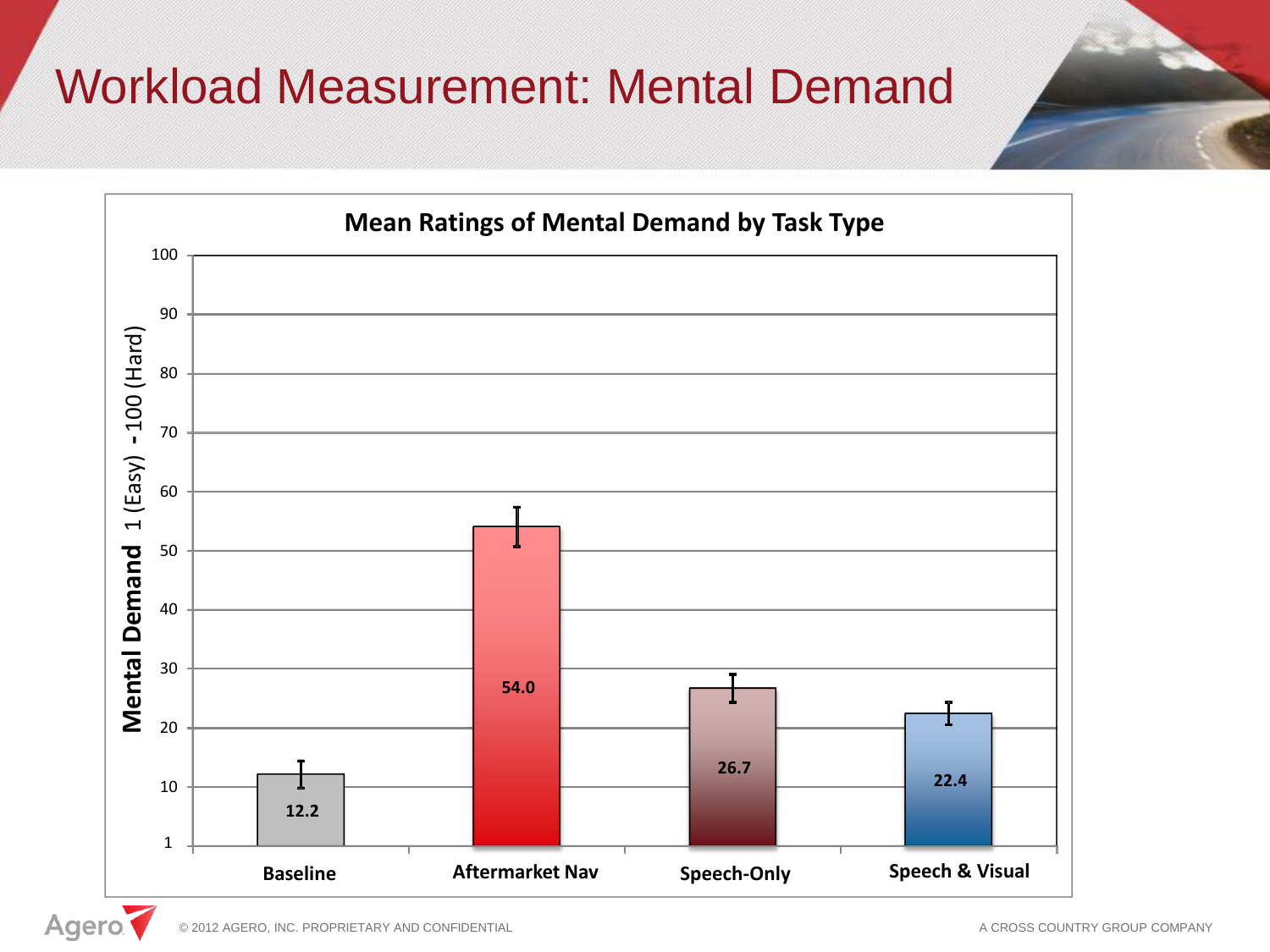## Guidelines for the Best Automotive UI

- Maximize simplicity
- Minimize # of task steps
- Minimize number of menu layers
- Avoid voice menus
- Disallow typing
- Minimize incoming messages
- Maximize interruptibility
- Minimize verbosity
- Remove need for learning mode
- Minimize speech input
- Minimize glance duration
- Minimize glance frequency
- Minimize task completion time
- Maximize driving performance

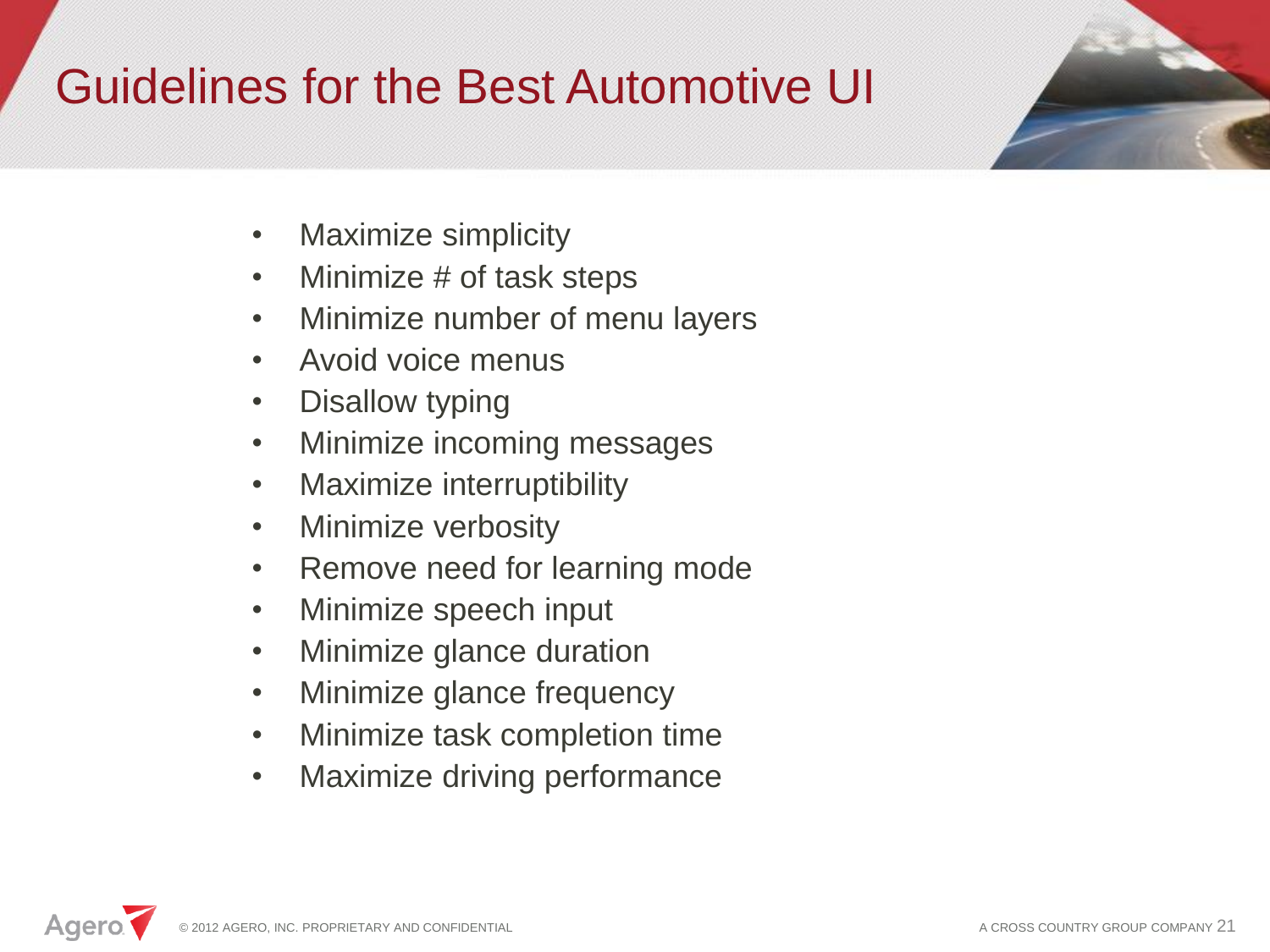#### **Input Modalities Output Modalities**



O-Preferred A-Alternate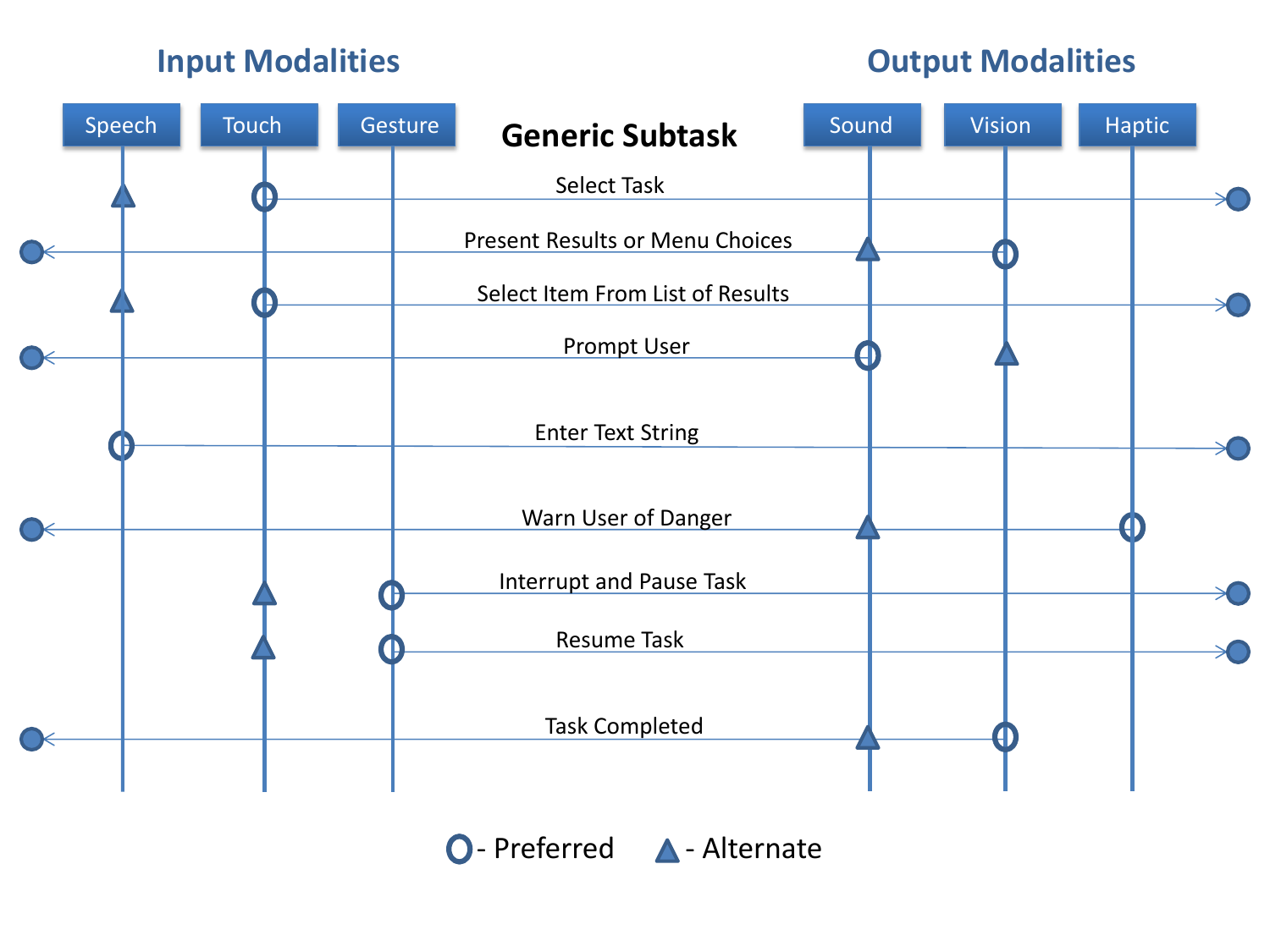# Task Initiation Using Speech Button





# "Tap or say your selection"



#### Scenario 1:

User taps weather icon

## Scenario 2:

User says "weather"

# or

#### Scenario 3:

User says "What's the forecast for tomorrow?"

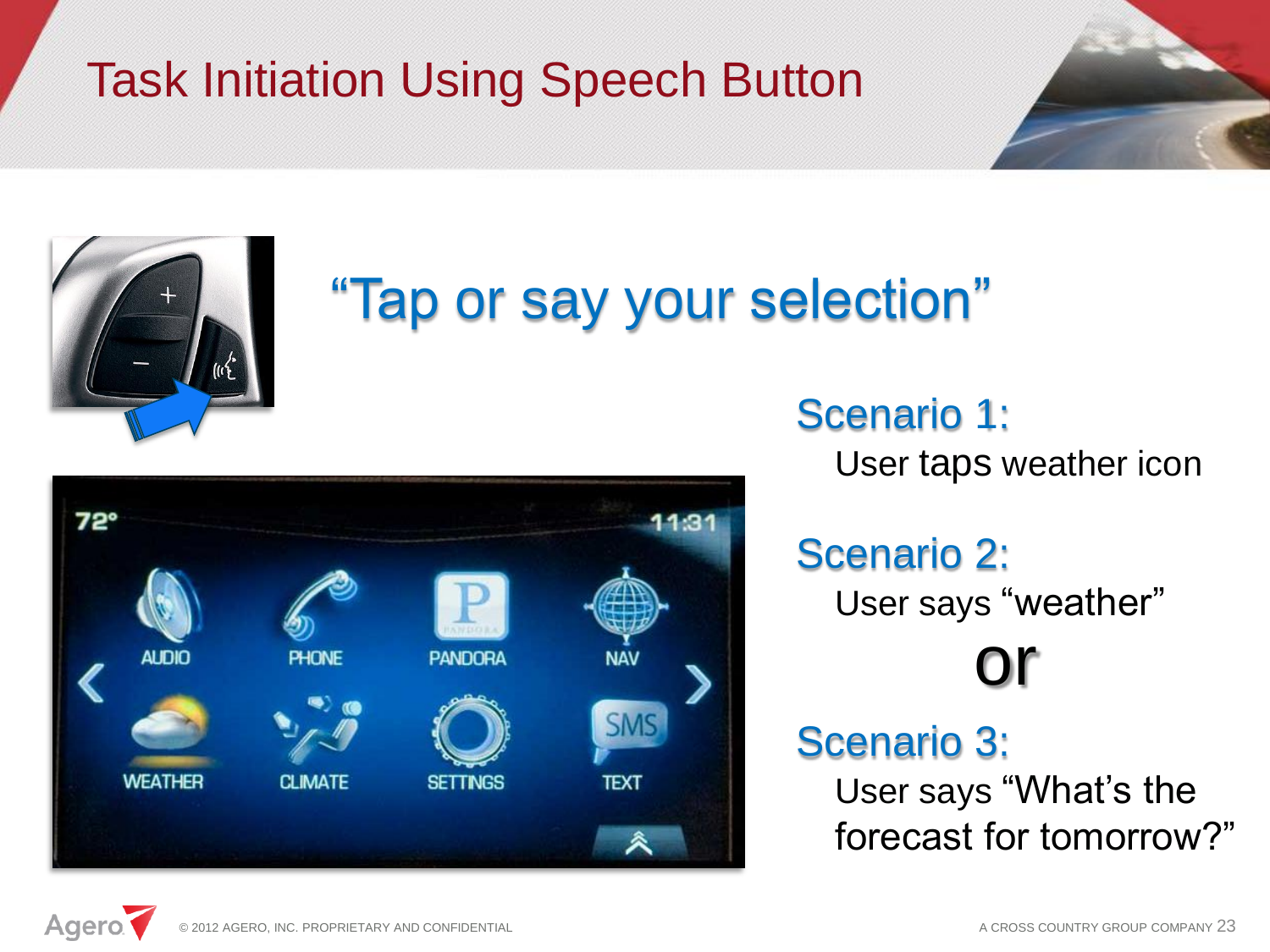# **Conclusion**



- **>** Multimodality in the car is key to usability and safety
- **>** Speech UI in the car needs to be improved
- > Driver distraction data supports mixing speech & vision
- **The speech button needs to integrate with the touch screen**
- **> More research is needed to validate proper UI design**